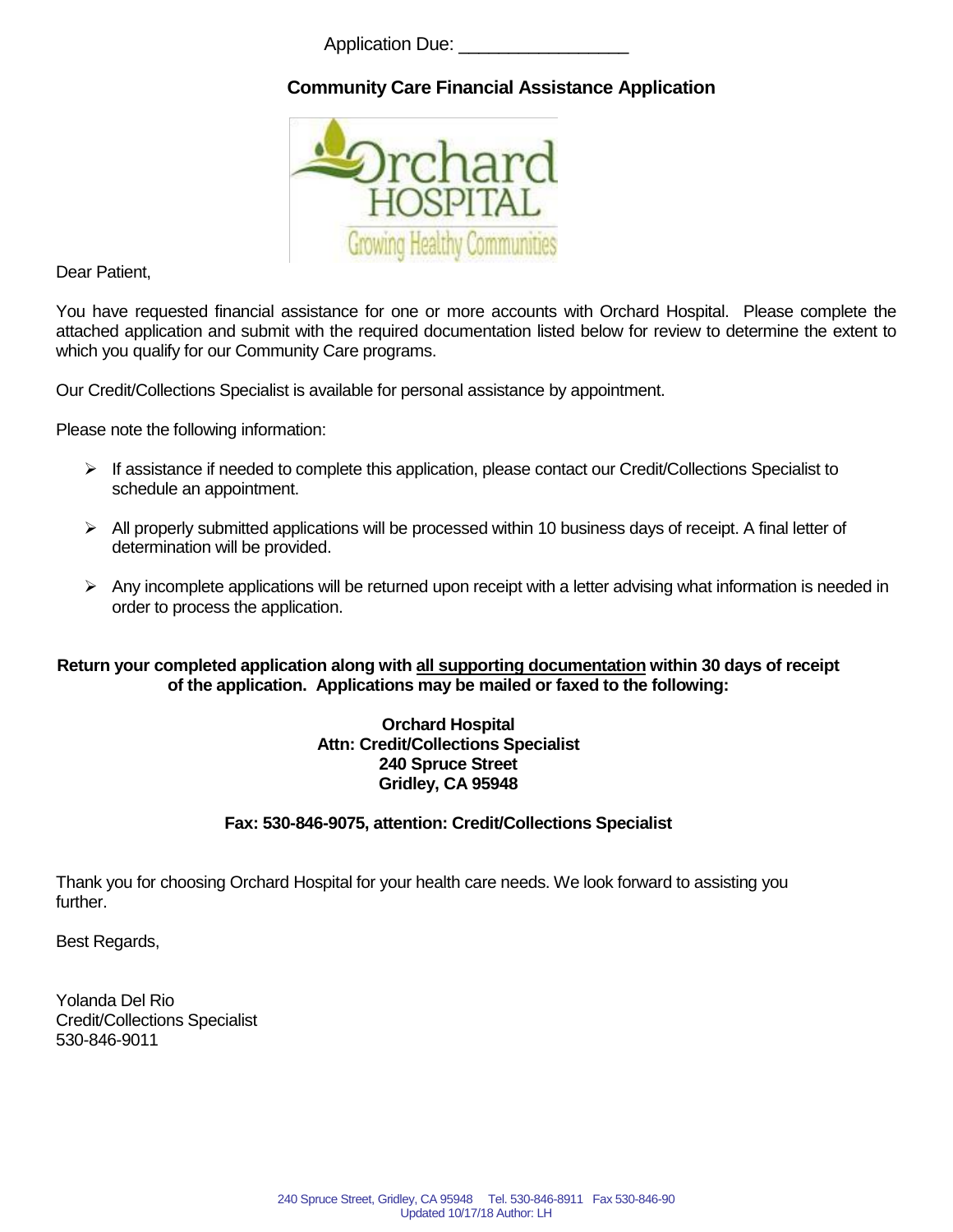

# **Community Care Financial Assistance Application**

## **1) RESPONSIBLE PARTY INFORMATION**

| Last Name                  | <b>First Name</b>                                | Social Security # | Date of Birth   |
|----------------------------|--------------------------------------------------|-------------------|-----------------|
| Home (Physical) Address    | <b>Mailing Address</b>                           | City              | State/ Zip Code |
| Home phone #               | Alternate/Cell Phone #                           |                   |                 |
| <b>Employer Name</b>       | <b>Job Function/Title</b>                        | Employer Phone #  |                 |
| <b>Gross Annual Income</b> | Employer's address: Street, City, State, and Zip |                   |                 |
| Spouse's Name              | Social Security #                                | Date of Birth     |                 |
| <b>Employer Name</b>       | <b>Job Function/Title</b>                        | Employer Phone #  |                 |
| Gross Annual Income        | Employer's address: Street, City, State, Zip     |                   |                 |

### **2) People In Household**

|                | <b>Name</b> | Relationship to<br>Patient | Date of Birth | Employer | <b>Employer Telephone</b> |
|----------------|-------------|----------------------------|---------------|----------|---------------------------|
| 1              |             |                            |               |          |                           |
| 2              |             |                            |               |          |                           |
| 3              |             |                            |               |          |                           |
| $\overline{4}$ |             |                            |               |          |                           |
| $5\phantom{1}$ |             |                            |               |          |                           |
| 6              |             |                            |               |          |                           |